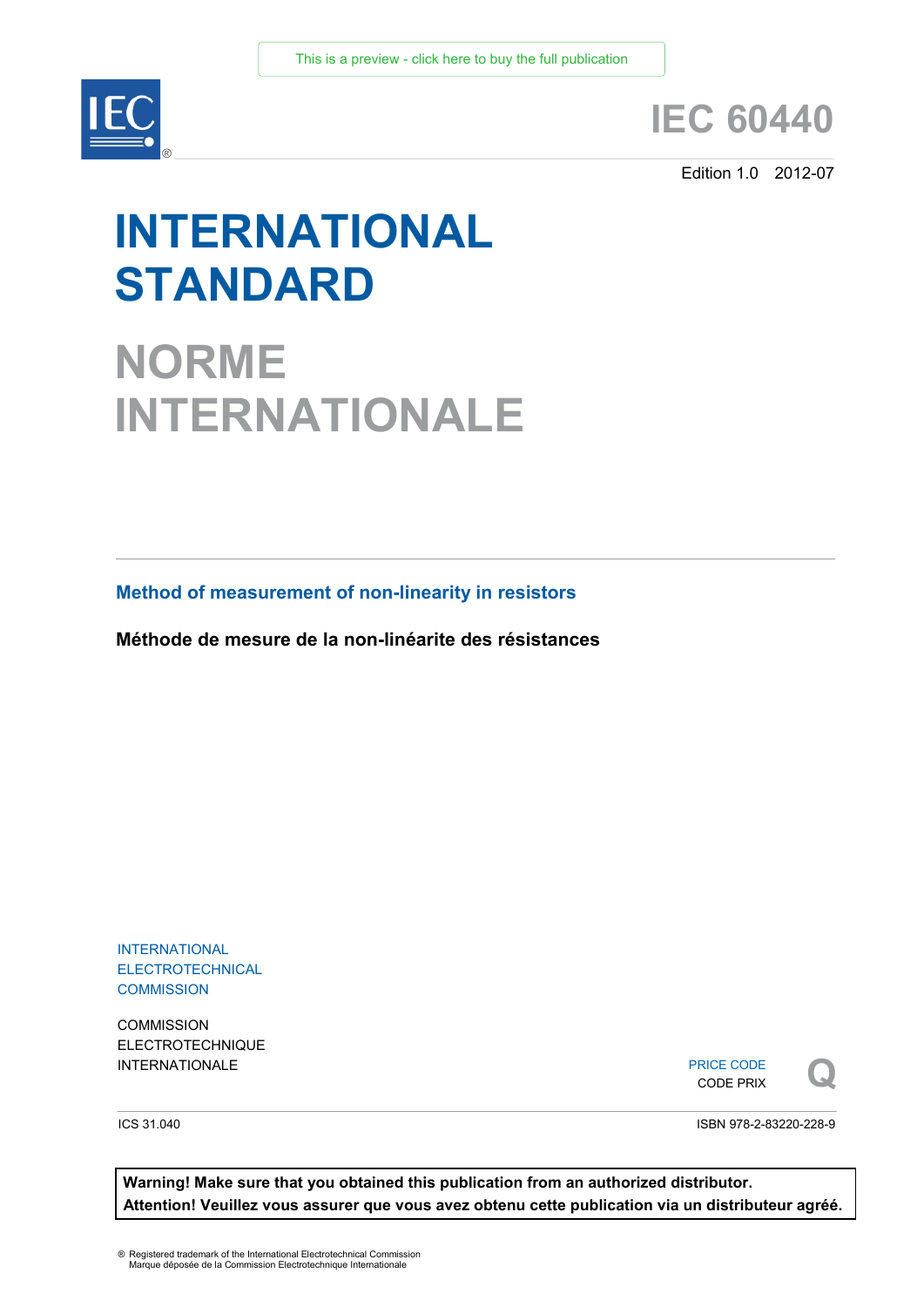$-2-$ 

60440 © IEC:2012

## **CONTENTS**

| 1 |     |       |  |  |  |  |  |  |
|---|-----|-------|--|--|--|--|--|--|
| 2 |     |       |  |  |  |  |  |  |
| 3 |     |       |  |  |  |  |  |  |
| 4 |     |       |  |  |  |  |  |  |
|   | 4.1 |       |  |  |  |  |  |  |
|   | 4.2 |       |  |  |  |  |  |  |
|   | 4.3 |       |  |  |  |  |  |  |
|   |     | 4.3.1 |  |  |  |  |  |  |
|   |     | 4.3.2 |  |  |  |  |  |  |
|   |     | 4.3.3 |  |  |  |  |  |  |
|   |     | 4.3.4 |  |  |  |  |  |  |
|   |     | 4.3.5 |  |  |  |  |  |  |
|   |     | 4.3.6 |  |  |  |  |  |  |
|   |     | 4.3.7 |  |  |  |  |  |  |
|   | 4.4 |       |  |  |  |  |  |  |
| 5 |     |       |  |  |  |  |  |  |
|   | 5.1 |       |  |  |  |  |  |  |
|   | 5.2 |       |  |  |  |  |  |  |
|   | 5.3 |       |  |  |  |  |  |  |
|   | 5.4 |       |  |  |  |  |  |  |
|   | 5.5 |       |  |  |  |  |  |  |
| 6 |     |       |  |  |  |  |  |  |
|   | 6.1 |       |  |  |  |  |  |  |
|   | 6.2 |       |  |  |  |  |  |  |
| 7 |     |       |  |  |  |  |  |  |
|   |     |       |  |  |  |  |  |  |
|   |     |       |  |  |  |  |  |  |
|   |     |       |  |  |  |  |  |  |
|   |     |       |  |  |  |  |  |  |
|   |     |       |  |  |  |  |  |  |
|   |     |       |  |  |  |  |  |  |
|   |     |       |  |  |  |  |  |  |
|   |     |       |  |  |  |  |  |  |
|   |     |       |  |  |  |  |  |  |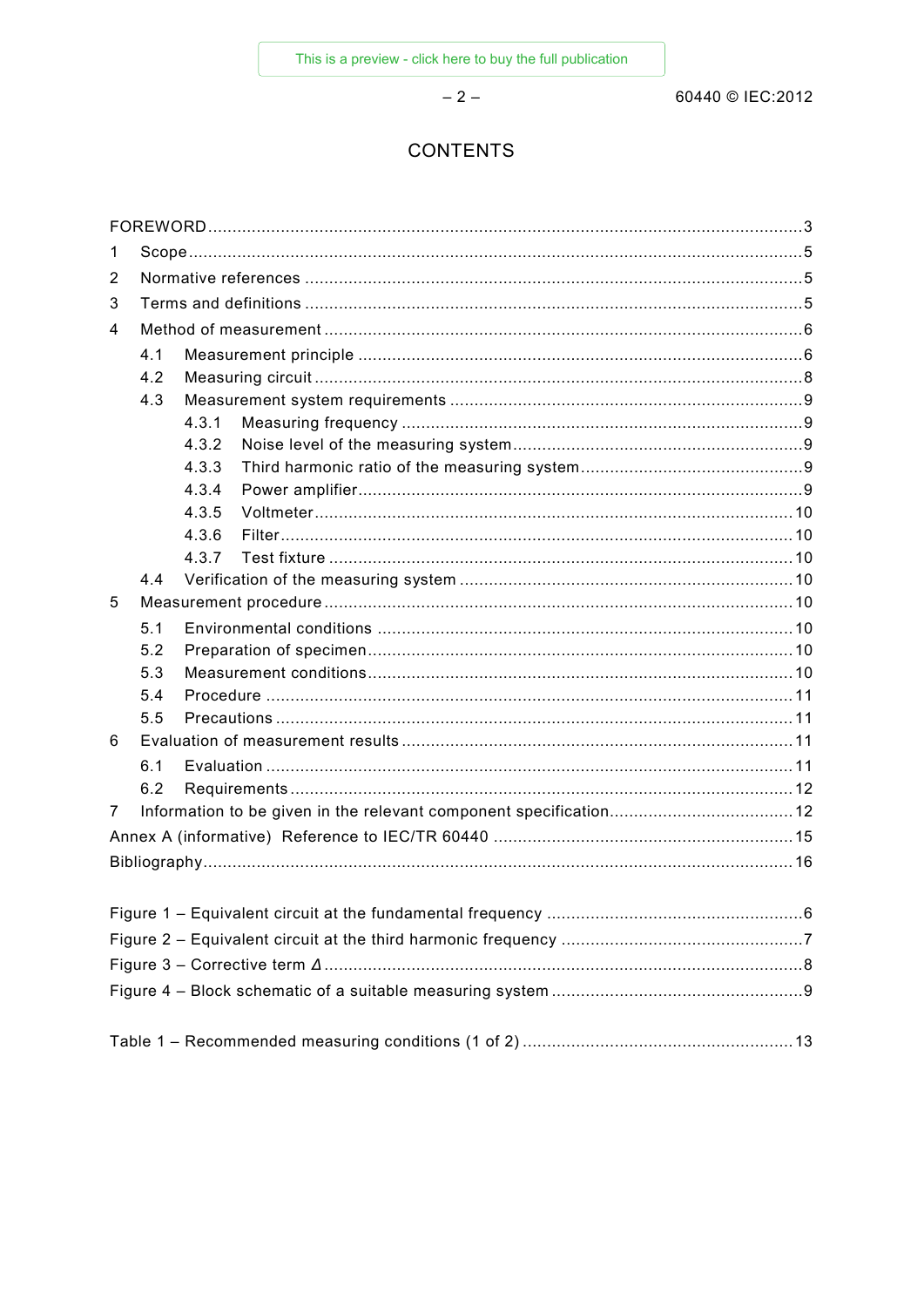$60440 \odot$  IEC:2012 – 3 –

#### INTERNATIONAL ELECTROTECHNICAL COMMISSION  $\overline{\phantom{a}}$

#### **METHOD OF MEASUREMENT OF NON-LINEARITY IN RESISTORS**

#### FOREWORD

- 1) The International Electrotechnical Commission (IEC) is a worldwide organization for standardization comprising all national electrotechnical committees (IEC National Committees). The object of IEC is to promote international co-operation on all questions concerning standardization in the electrical and electronic fields. To this end and in addition to other activities, IEC publishes International Standards, Technical Specifications, Technical Reports, Publicly Available Specifications (PAS) and Guides (hereafter referred to as "IEC Publication(s)"). Their preparation is entrusted to technical committees; any IEC National Committee interested in the subject dealt with may participate in this preparatory work. International, governmental and nongovernmental organizations liaising with the IEC also participate in this preparation. IEC collaborates closely with the International Organization for Standardization (ISO) in accordance with conditions determined by agreement between the two organizations.
- 2) The formal decisions or agreements of IEC on technical matters express, as nearly as possible, an international consensus of opinion on the relevant subjects since each technical committee has representation from all interested IEC National Committees.
- 3) IEC Publications have the form of recommendations for international use and are accepted by IEC National Committees in that sense. While all reasonable efforts are made to ensure that the technical content of IEC Publications is accurate, IEC cannot be held responsible for the way in which they are used or for any misinterpretation by any end user.
- 4) In order to promote international uniformity, IEC National Committees undertake to apply IEC Publications transparently to the maximum extent possible in their national and regional publications. Any divergence between any IEC Publication and the corresponding national or regional publication shall be clearly indicated in the latter.
- 5) IEC itself does not provide any attestation of conformity. Independent certification bodies provide conformity assessment services and, in some areas, access to IEC marks of conformity. IEC is not responsible for any services carried out by independent certification bodies.
- 6) All users should ensure that they have the latest edition of this publication.
- 7) No liability shall attach to IEC or its directors, employees, servants or agents including individual experts and members of its technical committees and IEC National Committees for any personal injury, property damage or other damage of any nature whatsoever, whether direct or indirect, or for costs (including legal fees) and expenses arising out of the publication, use of, or reliance upon, this IEC Publication or any other IEC Publications.
- 8) Attention is drawn to the Normative references cited in this publication. Use of the referenced publications is indispensable for the correct application of this publication.
- 9) Attention is drawn to the possibility that some of the elements of this IEC Publication may be the subject of patent rights. IEC shall not be held responsible for identifying any or all such patent rights.

International Standard IEC 60440 has been prepared by committee 40: Capacitors and resistors for electronic equipment.

This International Standard cancels and replaces the Technical Report IEC/TR 60440, published in 1973.

The major changes with regard to the Technical Report are:

- change of the principle parameter's term from "third harmonic attenuation" to "third harmonic ratio";
- addition of advice on the prescription of requirements in a relevant component specification;
- addition of a set of recommended measuring conditions for a specimen with a rated dissipation of less than 100 mW;
- a complete editorial revision.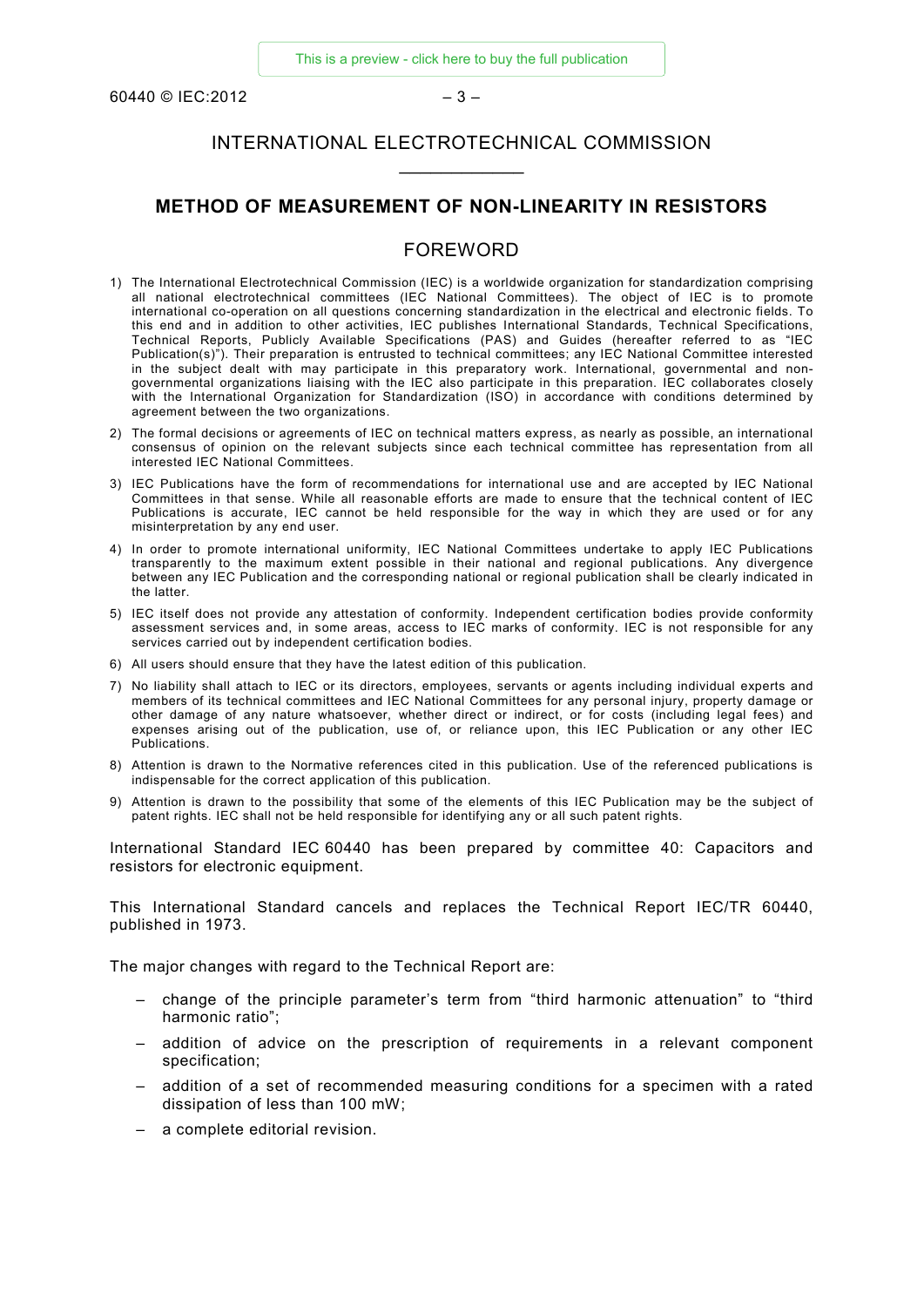– 4 – 60440 © IEC:2012

The text of this standard is based on the following documents:

| <b>FDIS</b>  | Report on voting |
|--------------|------------------|
| 40/2155/FDIS | 40/2167/RVD      |

Full information on the voting for the approval of this standard can be found in the report on voting indicated in the above table.

This publication has been drafted in accordance with the ISO/IEC Directives, Part 2.

The committee has decided that the contents of this publication will remain unchanged until the stability date indicated on the IEC web site under "http://webstore.iec.ch" in the data related to the specific publication. At this date, the publication will be

- reconfirmed,
- withdrawn,
- replaced by a revised edition, or
- amended.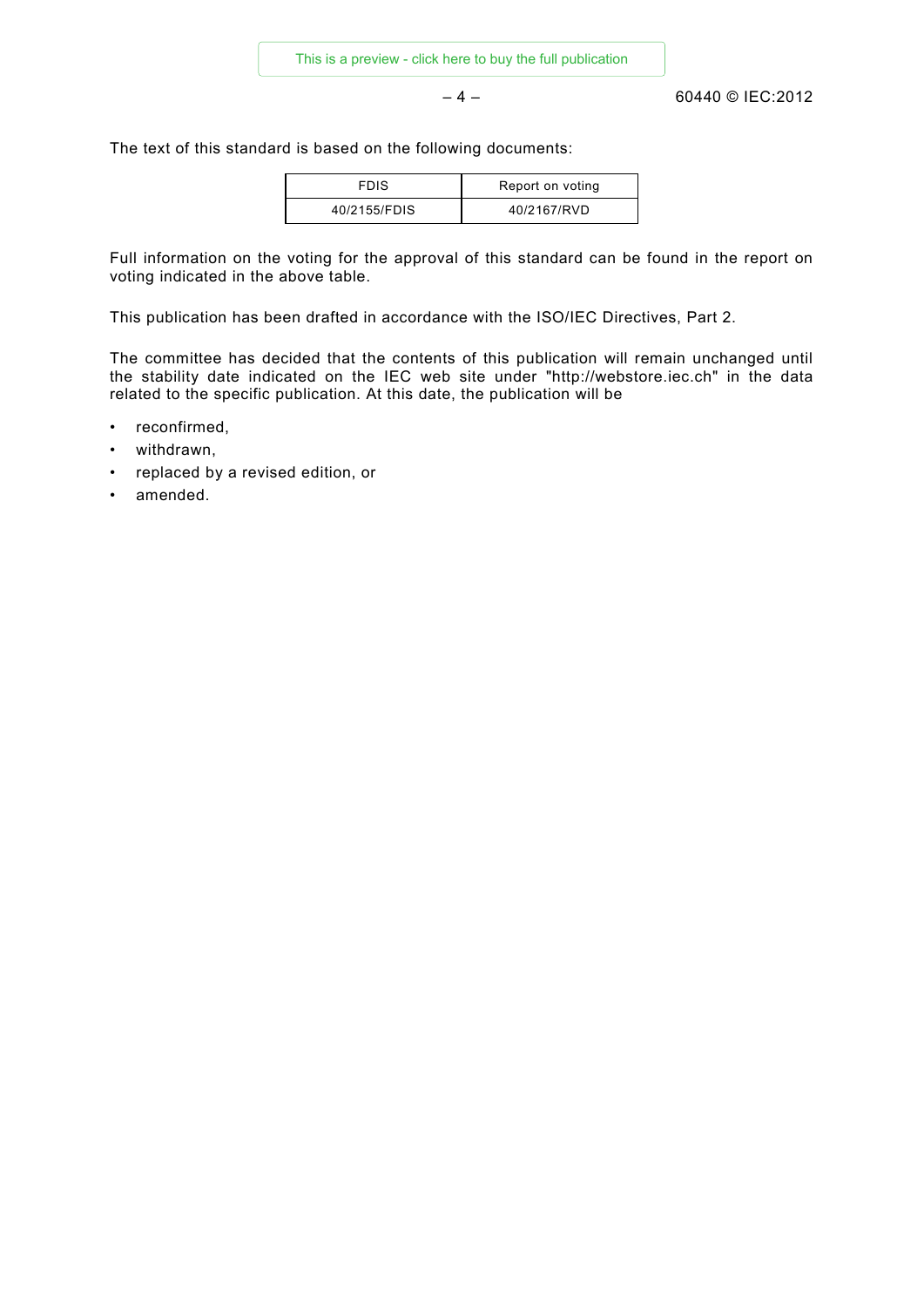$60440 \odot$  IEC:2012 – 5 –

#### **METHOD OF MEASUREMENT OF NON-LINEARITY IN RESISTORS**

#### **1 Scope**

Non-linearity testing is a method to evaluate the integrity of a resistive element. It may be applied as an effective inline screening method suitable to detect and eliminate potential infant mortality failures in passive components. The method is fairly rapid, convenient, and the associated equipment is relatively inexpensive.

Typical effects causing non-linearity on resistors are e.g. inhomogeneous spots within a resistive film, traces of film left in the spiraling grooves, or contact instability between a connecting lead or termination and the resistive element.

This International Standard specifies a method of measurement and associated test conditions to assess the magnitude of non-linear distortion generated in a resistor. This method is applied if prescribed by a relevant component specification, or if agreed between a customer and a manufacturer.

#### **2 Normative references**

The following documents, in whole or in part, are normatively referenced in this document and are indispensable for its application. For dated references, only the edition cited applies. For undated references, the latest edition of the referenced document (including any amendments) applies.

IEC 60068-1, *Environmental testing – Part 1: General and guidance*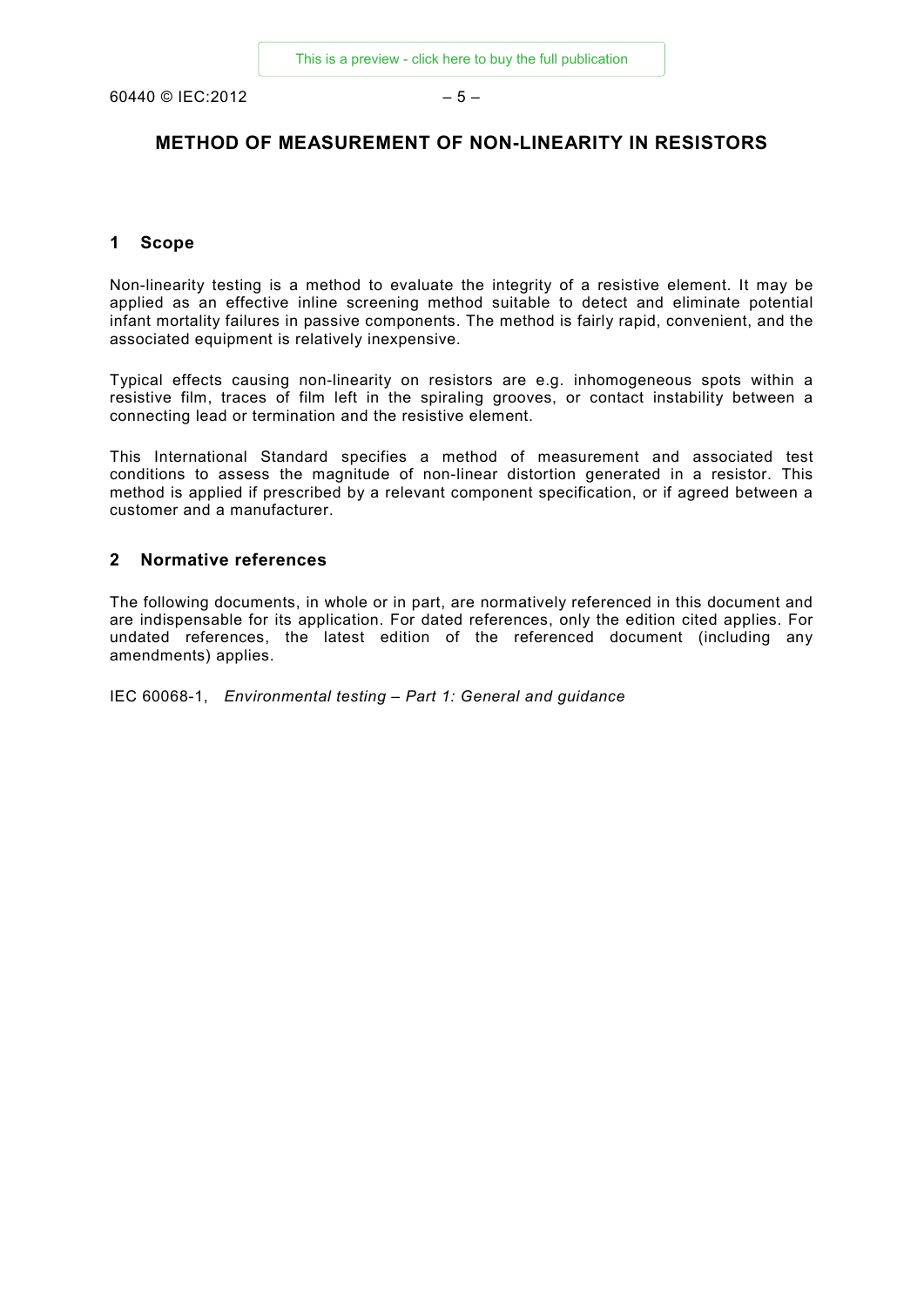$-18-$ 

60440 © CEI:2012

## **SOMMAIRE**

| 1              |     |       |                                                                         |  |  |  |  |
|----------------|-----|-------|-------------------------------------------------------------------------|--|--|--|--|
| 2              |     |       |                                                                         |  |  |  |  |
| 3              |     |       |                                                                         |  |  |  |  |
| 4              |     |       |                                                                         |  |  |  |  |
|                | 4.1 |       |                                                                         |  |  |  |  |
|                | 4.2 |       |                                                                         |  |  |  |  |
|                | 4.3 |       |                                                                         |  |  |  |  |
|                |     | 4.3.1 |                                                                         |  |  |  |  |
|                |     | 4.3.2 |                                                                         |  |  |  |  |
|                |     | 4.3.3 | Rapport de troisième harmonique du système de mesure 25                 |  |  |  |  |
|                |     | 4.3.4 |                                                                         |  |  |  |  |
|                |     | 4.3.5 |                                                                         |  |  |  |  |
|                |     | 4.3.6 |                                                                         |  |  |  |  |
|                |     | 4.3.7 |                                                                         |  |  |  |  |
|                | 4.4 |       |                                                                         |  |  |  |  |
| 5              |     |       |                                                                         |  |  |  |  |
|                | 5.1 |       |                                                                         |  |  |  |  |
|                | 5.2 |       |                                                                         |  |  |  |  |
|                | 5.3 |       |                                                                         |  |  |  |  |
|                | 5.4 |       |                                                                         |  |  |  |  |
|                | 5.5 |       |                                                                         |  |  |  |  |
| 6              |     |       |                                                                         |  |  |  |  |
|                | 6.1 |       |                                                                         |  |  |  |  |
|                | 6.2 |       |                                                                         |  |  |  |  |
| $\overline{7}$ |     |       | Informations à fournir dans la spécification applicable au composant 28 |  |  |  |  |
|                |     |       |                                                                         |  |  |  |  |
|                |     |       |                                                                         |  |  |  |  |
|                |     |       |                                                                         |  |  |  |  |
|                |     |       |                                                                         |  |  |  |  |
|                |     |       |                                                                         |  |  |  |  |
|                |     |       |                                                                         |  |  |  |  |
|                |     |       |                                                                         |  |  |  |  |
|                |     |       |                                                                         |  |  |  |  |
|                |     |       |                                                                         |  |  |  |  |
|                |     |       |                                                                         |  |  |  |  |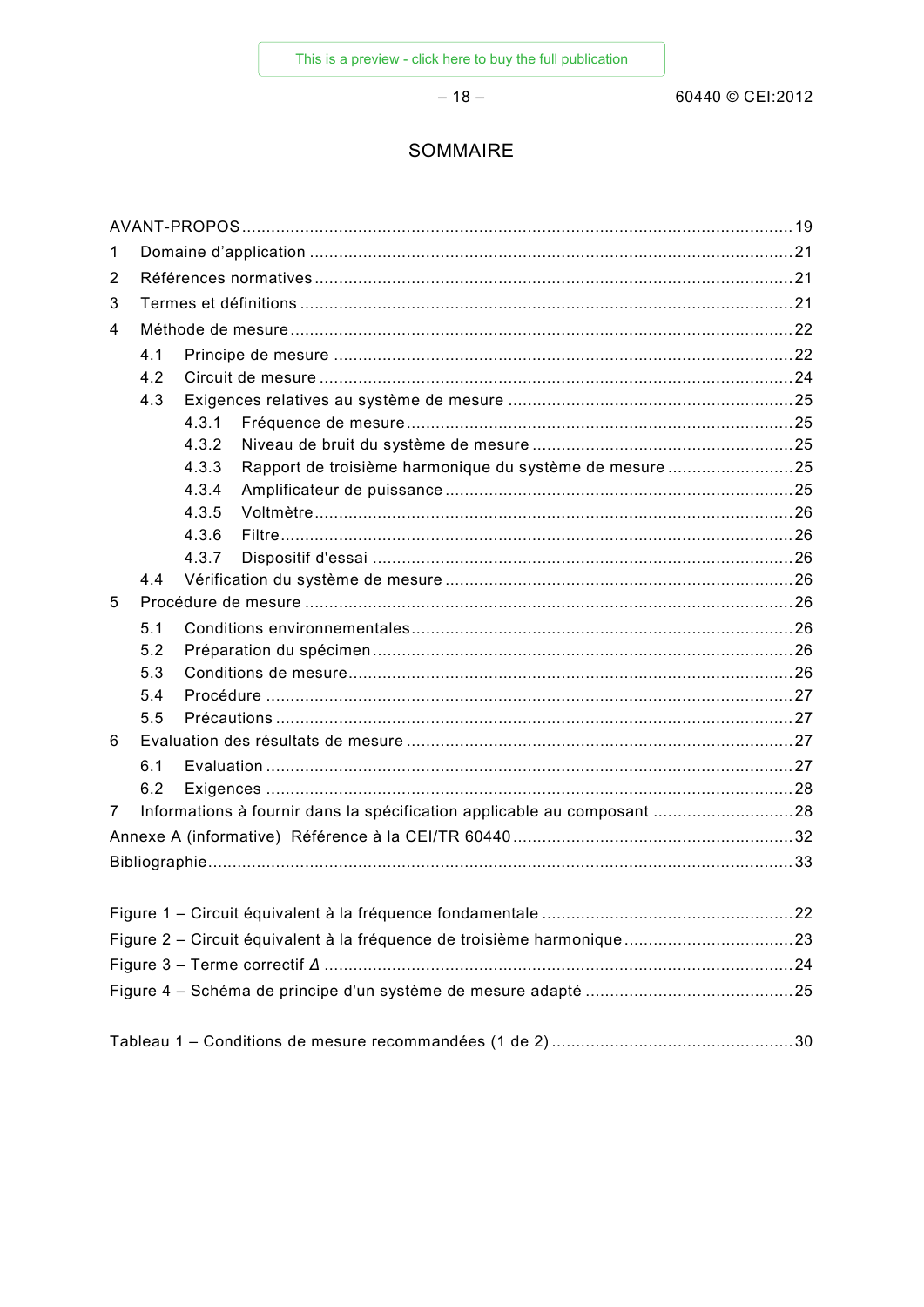$60440 \odot \text{CE}$ 1:2012 – 19

#### COMMISSION ÉLECTROTECHNIQUE INTERNATIONALE  $\overline{\phantom{a}}$

#### **MÉTHODE DE MESURE DE LA NON-LINÉARITE DES RÉSISTANCES**

#### AVANT-PROPOS

- 1) La Commission Electrotechnique Internationale (CEI) est une organisation mondiale de normalisation composée de l'ensemble des comités électrotechniques nationaux (Comités nationaux de la CEI). La CEI a pour objet de favoriser la coopération internationale pour toutes les questions de normalisation dans les domaines de l'électricité et de l'électronique. A cet effet, la CEI – entre autres activités – publie des Normes internationales, des Spécifications techniques, des Rapports techniques, des Spécifications accessibles au public (PAS) et des Guides (ci-après dénommés "Publication(s) de la CEI"). Leur élaboration est confiée à des comités d'études, aux travaux desquels tout Comité national intéressé par le sujet traité peut participer. Les organisations internationales, gouvernementales et non gouvernementales, en liaison avec la CEI, participent également aux travaux. La CEI collabore étroitement avec l'Organisation Internationale de Normalisation (ISO), selon des conditions fixées par accord entre les deux organisations.
- 2) Les décisions ou accords officiels de la CEI concernant les questions techniques représentent, dans la mesure du possible, un accord international sur les sujets étudiés, étant donné que les Comités nationaux de la CEI intéressés sont représentés dans chaque comité d'études.
- 3) Les Publications de la CEI se présentent sous la forme de recommandations internationales et sont agréées comme telles par les Comités nationaux de la CEI. Tous les efforts raisonnables sont entrepris afin que la CEI s'assure de l'exactitude du contenu technique de ses publications; la CEI ne peut pas être tenue responsable de l'éventuelle mauvaise utilisation ou interprétation qui en est faite par un quelconque utilisateur final.
- 4) Dans le but d'encourager l'uniformité internationale, les Comités nationaux de la CEI s'engagent, dans toute la mesure possible, à appliquer de façon transparente les Publications de la CEI dans leurs publications nationales et régionales. Toutes divergences entre toutes Publications de la CEI et toutes publications nationales ou régionales correspondantes doivent être indiquées en termes clairs dans ces dernières.
- 5) La CEI elle-même ne fournit aucune attestation de conformité. Des organismes de certification indépendants fournissent des services d'évaluation de conformité et, dans certains secteurs, accèdent aux marques de conformité de la CEI. La CEI n'est responsable d'aucun des services effectués par les organismes de certification indépendants.
- 6) Tous les utilisateurs doivent s'assurer qu'ils sont en possession de la dernière édition de cette publication.
- 7) Aucune responsabilité ne doit être imputée à la CEI, à ses administrateurs, employés, auxiliaires ou mandataires, y compris ses experts particuliers et les membres de ses comités d'études et des Comités nationaux de la CEI, pour tout préjudice causé en cas de dommages corporels et matériels, ou de tout autre dommage de quelque nature que ce soit, directe ou indirecte, ou pour supporter les coûts (y compris les frais de justice) et les dépenses découlant de la publication ou de l'utilisation de cette Publication de la CEI ou de toute autre Publication de la CEI, ou au crédit qui lui est accordé.
- 8) L'attention est attirée sur les références normatives citées dans cette publication. L'utilisation de publications référencées est obligatoire pour une application correcte de la présente publication.
- 9) L'attention est attirée sur le fait que certains des éléments de la présente Publication de la CEI peuvent faire l'objet de droits de brevet. La CEI ne saurait être tenue pour responsable de ne pas avoir identifié de tels droits de brevets et de ne pas avoir signalé leur existence.

La Norme internationale CEI 60440 a été établie par le comité d'études 40 de la CEI: Condensateurs et résistances pour équipements électroniques.

La présente Norme internationale annule et remplace le Rapport technique CEI/TR 60440, paru en 1973.

Les modifications principales par rapport au Rapport technique sont les suivantes:

- modification du terme du paramètre principal d'«affaiblissement de troisième harmonique» en «rapport de troisième harmonique»;
- ajout de conseils sur la prescription d'exigences dans une spécification applicable au composant;
- ajout d'un ensemble de conditions de mesure recommandées pour un spécimen ayant une dissipation assignée inférieure à 100 mW;
- révision éditoriale complète.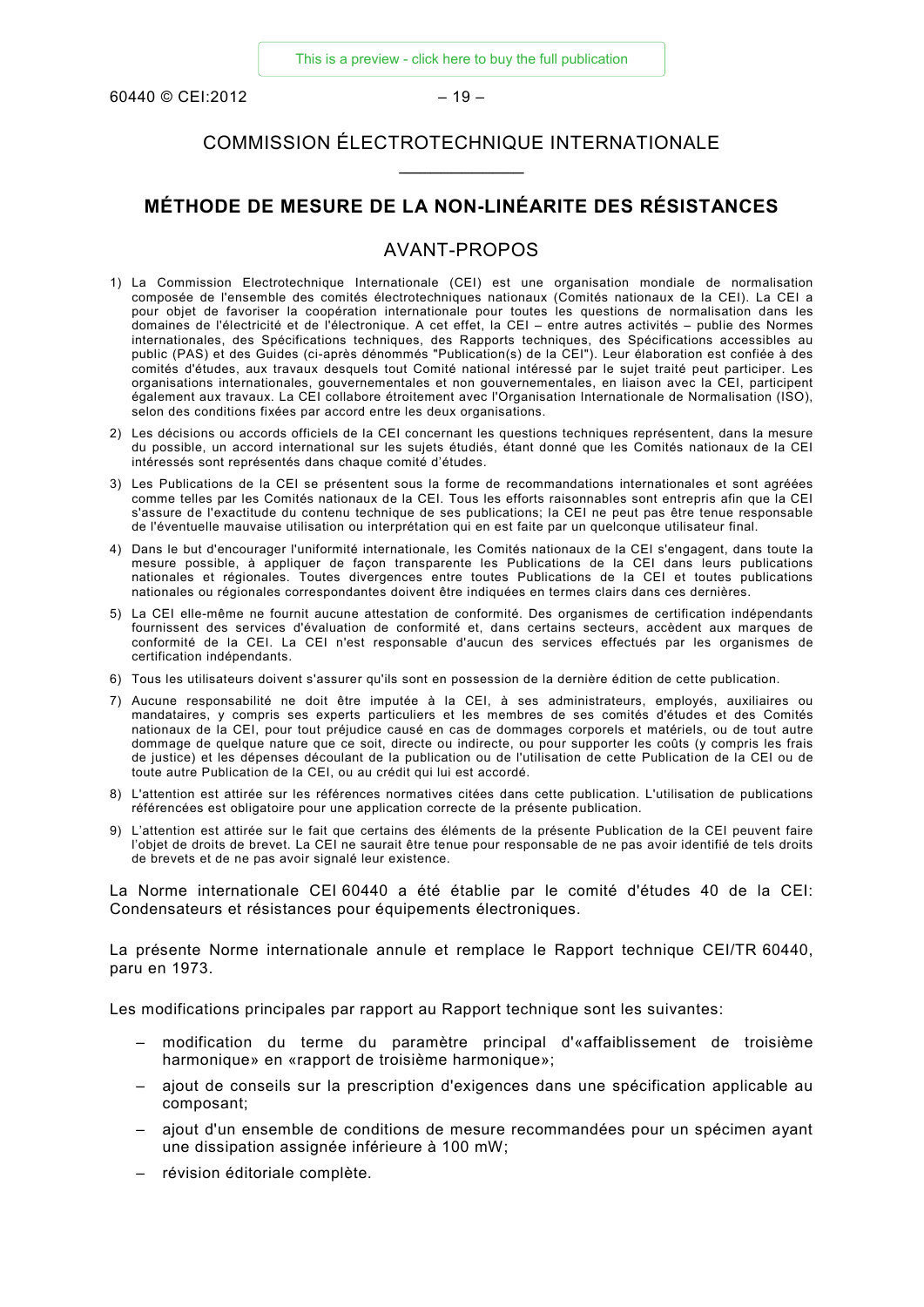– 20 – 60440 © CEI:2012

Le texte de cette norme est issu des documents suivants:

| <b>FDIS</b>  | Rapport de vote |
|--------------|-----------------|
| 40/2155/FDIS | 40/2167/RVD     |

Le rapport de vote indiqué dans le tableau ci-dessus donne toute information sur le vote ayant abouti à l'approbation de cette norme.

Cette publication a été rédigée selon les Directives ISO/CEI, Partie 2.

Le comité a décidé que le contenu de cette publication ne sera pas modifié avant la date de stabilité indiquée sur le site web de la CEI sous "http://webstore.iec.ch" dans les données relatives à la publication recherchée. A cette date, la publication sera

- reconduite,
- supprimée,
- remplacée par une édition révisée, ou
- amendée.